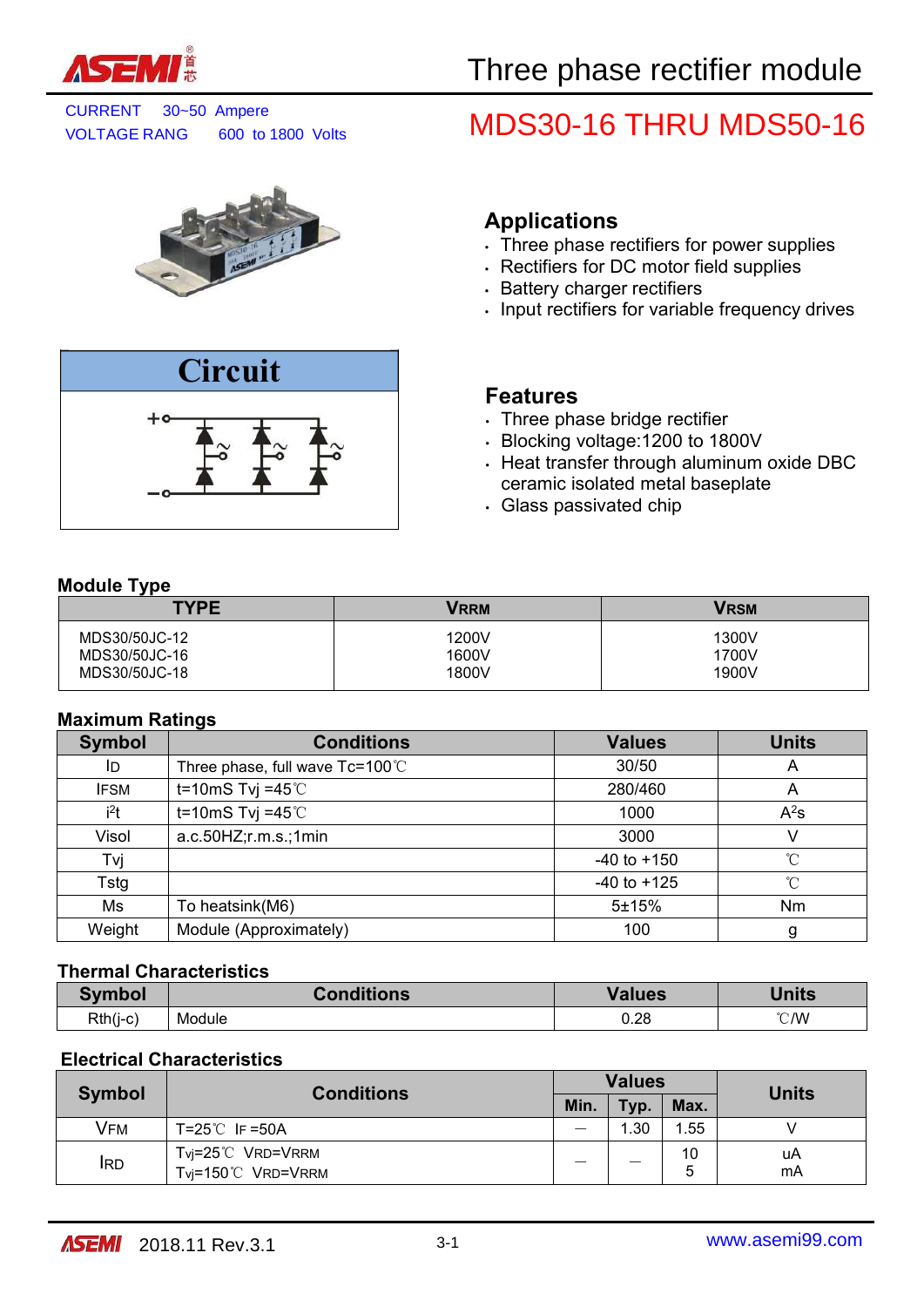

# CURRENT 30~50 Ampere<br>VOLTAGE RANG 600 to 1800 Volts MDS30-16 THRU MDS50-16

RATING AND CHRACTERISTIC CURVES MDS30-16 Thru MDS50-16





Cycles 10 Fig4. Max non-repetitive forward surge current

5

50

100